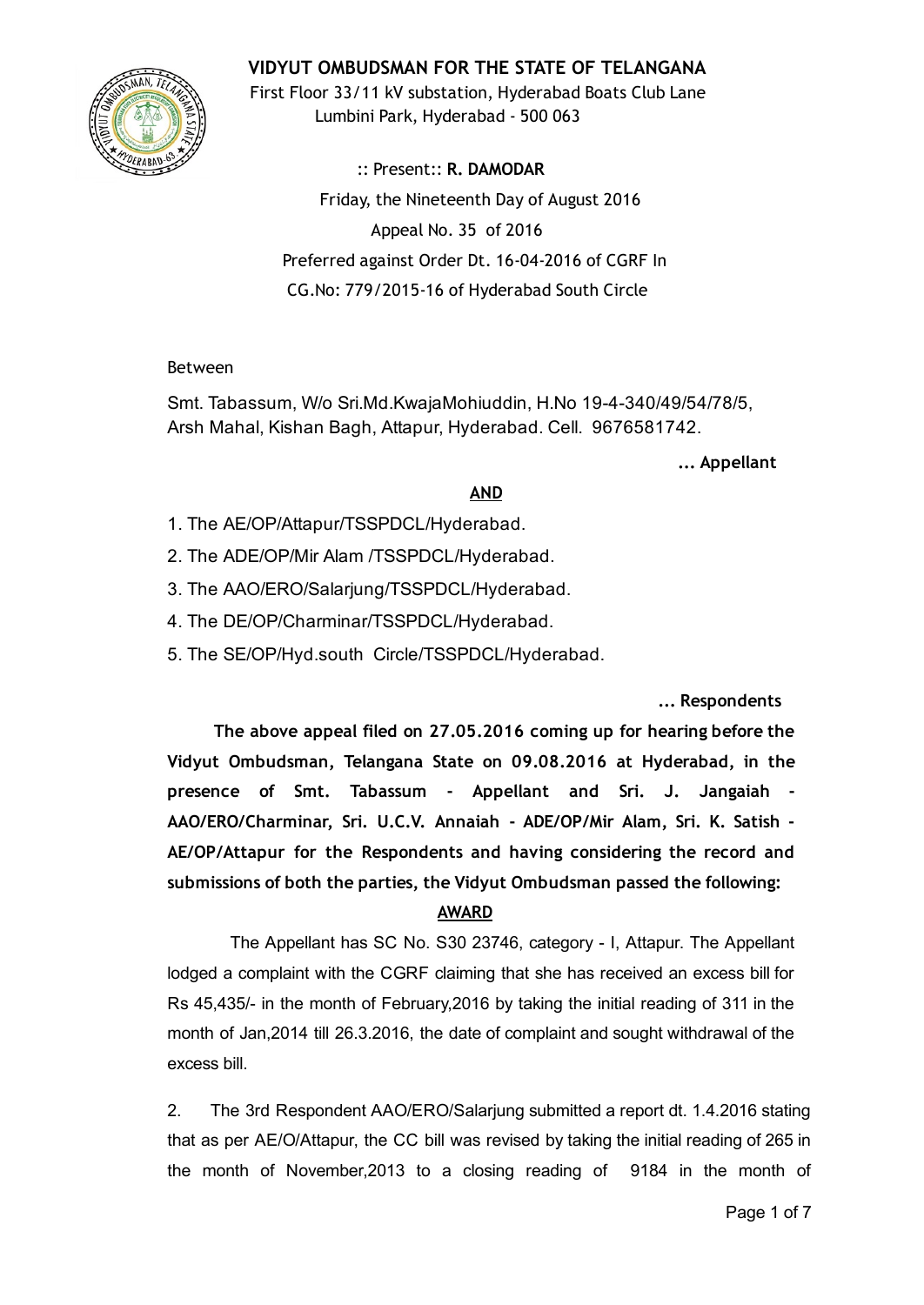December, 2015 by apportioning the consumption from May, 2013 to Dec, 2015 and he debited an amount of Rs 44,762/ so arrived at to the service connection of the Appellant.

3. Before the CGRF, the Appellant pleaded that she has purchased the house in the month of August,2015 and that she was told by the previous owner that there were no dues to the service connection and pleaded for withdrawal of the short billing amount of Rs 45,435/ issued in February,2016.

4. The 2nd Respondent ADE/O/Mir alam claimed that the premises of the Appellant has been under 'door lock' always and that the bills were issued with average reading and that presently, the bill for February, 2016 has been issued with accumulated consumption of 9184 units for Rs 45,762/ revising the consumption upto February,2016. He further claimed through a letter dt.4.4.2016 that the premises of the Appellant was inspected on 2.4.2016, the closing meter reading was recorded and the connected load of 1.0 KW was noted. He stated that the service was billed under 'door lock status' as it was so always and therefore, the 1st Respondent/AE/OP/Attapur sent proposal to ERO/Salarjung to revise the bill from June,2013 to December,2015.

5. On the basis of the record, the CGRF noted that the bill has been revised and issued for Rs 44,762/ and that it was debited to the account of the consumer after adjusting the accumulated consumption from the date of release of service connection i.e. from May,2015 and directed the Appellant to pay the due amount through the impugned orders.

6. Aggrieved and not satisfied with the impugned orders, the Appellant preferred the present appeal pleading for reduction of the billed amount on the ground that she has very low usage of electricity, but has been getting very high bills.

7. The 3rd Respondent AAO/ERO Salarjung submitted a report dt.21.6.2016 along with information regarding the revised bill for Rs 49,854/- as the bill due from the Appellant.

8. The 3rd Respondent submitted another report dt.23.7.2016 pleading that the consumer service was billed under 'disconnection' and 'door lock' in different spells with reading under "311" for the period upto February,2016 and that the bill was revised on the basis of the field report submitted by the 1st Respondent/AE/OP/Attapur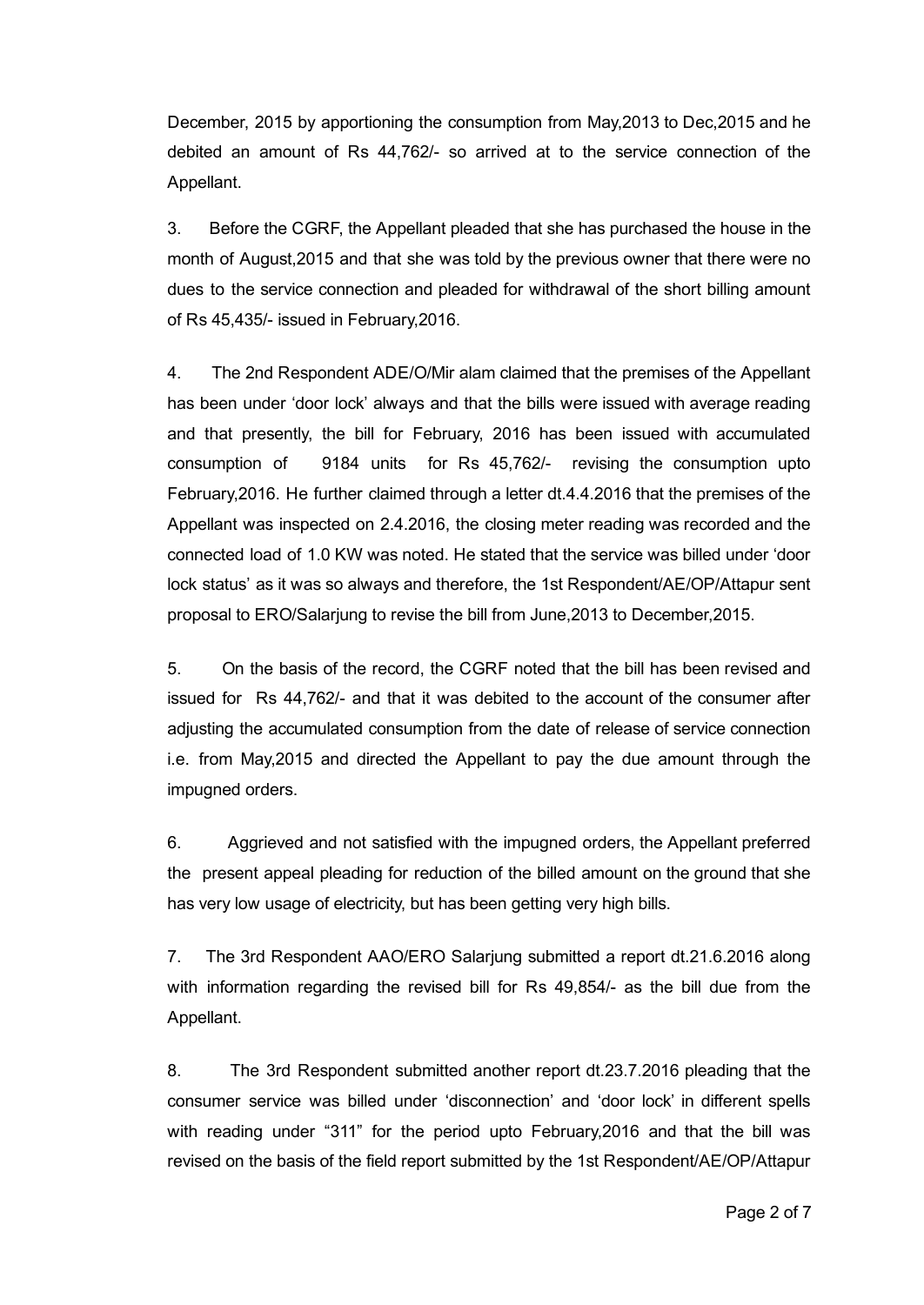dt.14.12.2015 to the effect that the service readings have been abnormal with initial reading (0) in the month of May,2013 upto the period of December,2015 for 31 months. He claimed that they have divided the total consumption of 9184 units as on December,2015 and arrived at the average consumption as 296.258 units per month and thus they have raised the demand for Rs 44,762/ in the month of December,2015 and that from that time onwards, the consumption has been normal and as on July,2016 the total due amount came to Rs 52,513/. He has addressed a letter to the AE for taking action against the meter reader for issuing wrong status bills. He has submitted a statement of EBS containing consumption, billing, arrears particulars from May,2013 to June,2016 along with his letter dt.23.7.2016..

9. The 1st Respondent AE/OP/Attapur submitted a statement in this appeal again informing that the service connection was released in the month of May,2013 and from the date of release, the consumer has not paid any CC bills till Sep,2015 and that on enquiry, he has noticed that whenever the meter reader tried to issue the bill, he found that the meter was fixed inside the house and the house was locked and therefore, the meter reader issued the minimum bill and that the total consumption was discovered as 9184 by the meter reader in the month of Dec,2015 and that the same was informed to AE/OP/Attapur who raised a demand for Rs 74,658/ for the short billing, which too was found abnormal figure and therefore, it was not communicated to the consumer and that this bill was revised and adjusted with the total units into equal parts from June,2013 to Dec,2015 and that amount thus they have arrived at was Rs 47,752/ as due, while withdrawing an amount of Rs 26,906/.

10. Efforts at mediation failed to succeed, because of the stand taken by both the parties, one pleading for waiver of the entire dues and the other for rejecting such a plea.

11. On the basis of the record, the following issues arise for disposal:

i. Whether the Appellant is liable to pay the short billing amount of Rs 47,752 to the DISCOM.

ii. Whether the Appellant is entitled to waiver of the arrears of her previous owner of the premises?

iii. Whether the Appellant is entitled to installments?

iv. Whether the impugned orders are liable to be set aside?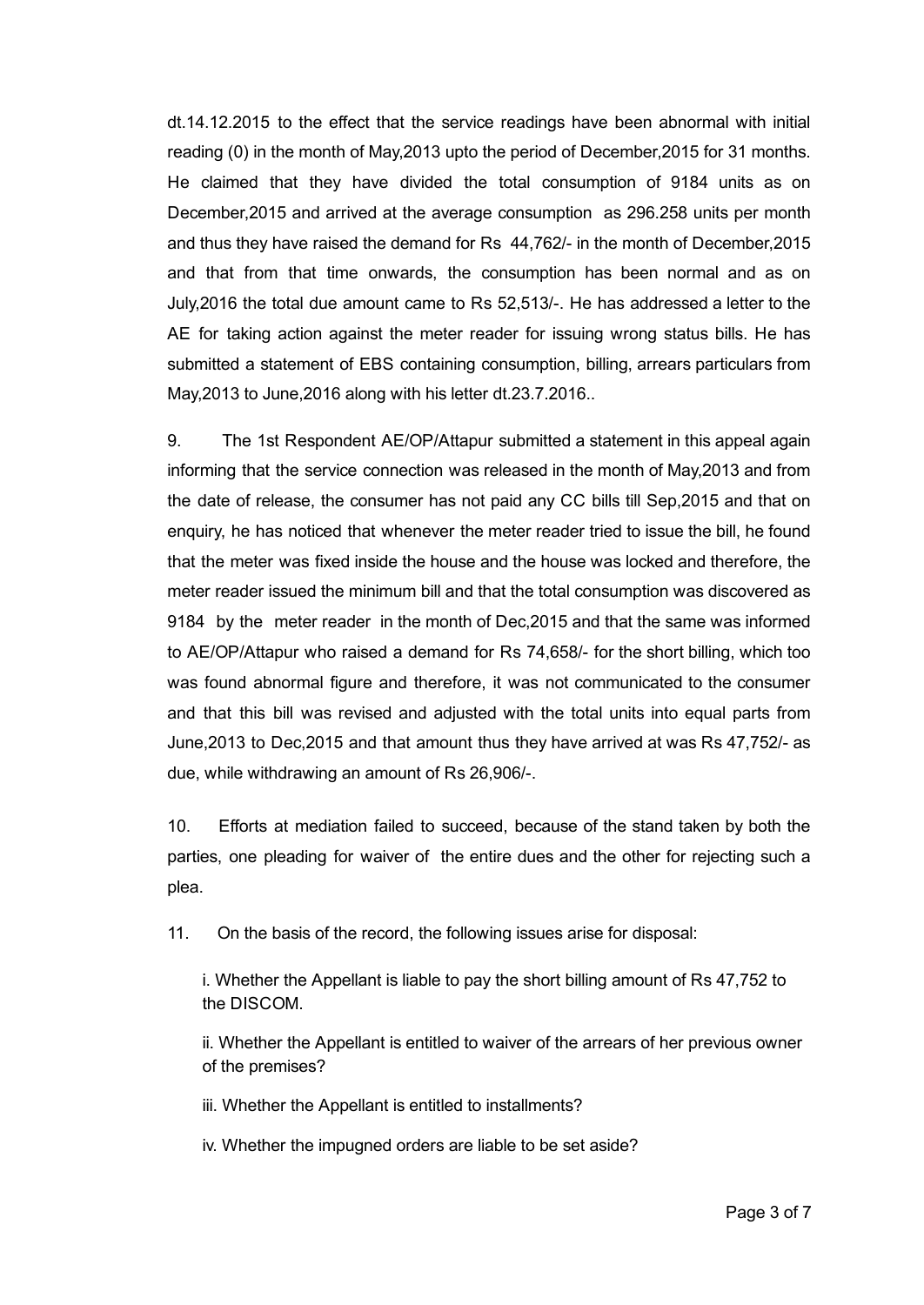### Issues 1 to 4

12. A perusal of EBS (Energy Billing System) statement clearly shows that from the month of May,2013, there is no record of collection of dues for the service connection of the Appellant . There was nil payment towards consumption. The consumer paid only Rs 2,528/ in the month of September,2015 as per EBS and thereafter, there is absolutely no payment of CC bills by the Appellant from September,2015 to June,2016, which speaks volumes of the consumer not caring to pay the consumption bills and the attitude and apathy of the Respondents, even in collection of revenues.

13. The record shows that the concerned meter reader has not discharged his duties in issuing CC bills for each month and infact, he has not taken care to verify as to why correct consumption has not been recorded and why although, right from May,2013 onwards, the collection was nil. The EBS record shows that in the month of Sep,2015 the Appellant paid Rs 2,528/ only towards CC bill dues and thereafter, the meter had shown the status as "03" as under disconnection. Having noted that the meter has been under disconnection still, the service was restored in the month of October,2015 and even from that month onwards upto June,2016 there has been consumption shown by way of arrears and that there is absolutely no collection of arrears, which appears strange, and that right from May,2013 upto June,2106 there is no record about collection of the amount due.

14. The Respondents noted that in the month of Sep,2015 there was a bill for Rs 2,528/- shown as paid by the Appellant. The record also shows the status of the EBS record closing reading as " 311" with reading from Jan,2014 to March,2016 and it has been continuously billed even under disconnection "03" and door lock "05" status, in different spells until March,2016. It is a fact that the the back billing was raised at one time for the whole consumption starting from June,2013 which represents the meter consumption actually utilized by the consumer, non issue of bills regularly and wrong billing resulted in accumulation of Rs 44,762/. There is no provision for withdrawal of the bill raised for Rs 44,762/ The Appellant pleads that she has purchased this premises only recently and when the arrears are shown as Rs 2528, she cleared the bill and that she had no knowledge about the previous unpaid bills or wrong bills issued to the previous owner and that she is not in a position to pay the entire arrears,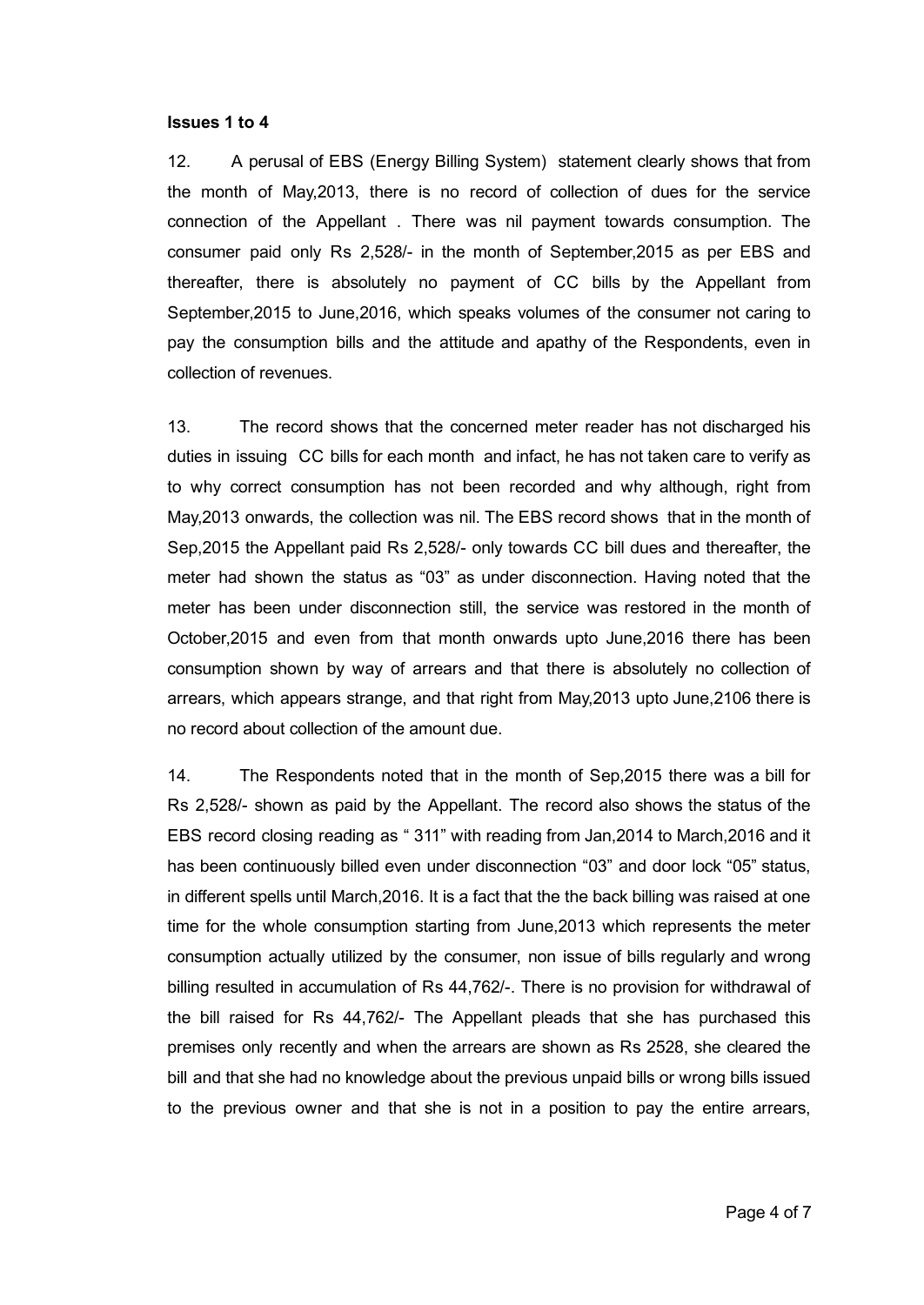because she has already cleared the arrears of Rs 2,528/ by the time she has purchased the premises.

15. Even after payment of Rs 2,528/ in Sep,2015, the appellant has not paid the consumption bills from October,2015 to January,2016 and for February,2016 amounting to Rs 44,762/ being shown in the EBS statement. Non payment of consumption bills from October,2015 to January,2016 when no arrears are shown in EBS is also a fact that the Appellant has not paid the CC charges which has to be noted. Keeping in view the aforementioned discussion and the plea of the Appellant, the fact that the electricity meter was kept inside the premises and not outside, the claim of the meter reader through the Respondents that whenever he visited the service, the premises was found door locked, and therefore, he could not record the meter reading, gains some substance. Why the meter was not fixed outside the premises for access to the meter reader is beyond comprehension, which resulted in the present problem. There is no authority to reduce the amount due Rs 44,762/. The meter reader has been callous in not noting the correct meter reading of the service. It is of little consolation that the appellant has paid some due amount of Rs 2,528/ which the Appellant paid under the impression that she has cleared the arrears and this information was wrongly given to the Appellant by the concerned, which can not be accepted as correct.

16. The material on record clearly shows that the concerned meter reader has been callous in not noting the correct meter reading right form May,2013 to Jan,2016. He has not even verified his own assumed consumption during 2 and  $\frac{1}{2}$  years, not even once, which is highly objectionable and caused loss to the revenues of the DISCOM.

17. The EBS statement clearly points to the genesis of the dispute as having started due to the negligence of the concerned meter reader, who gave false report continuously alleging 'locked premises'. The consumption pattern does not show that the premises was locked all the time. He was not alerted by even the continued 'door lock position'. In fact he has not recorded the meter reading. It was the AE/OP while check reading has taken the reading of the meter. On this aspect, the Respondent's plea that because the meter was kept inside the premises, the present issue started cannot be accepted. In spite of this, there is negligence on the part of the concerned meter reader in the present matter. For the burden imposed on the Appellant, the meter reader is also responsible and his responsibility has to be apportioned to the extent of Rs 10,000/- which the DISCOM should collect from him after due enquiry and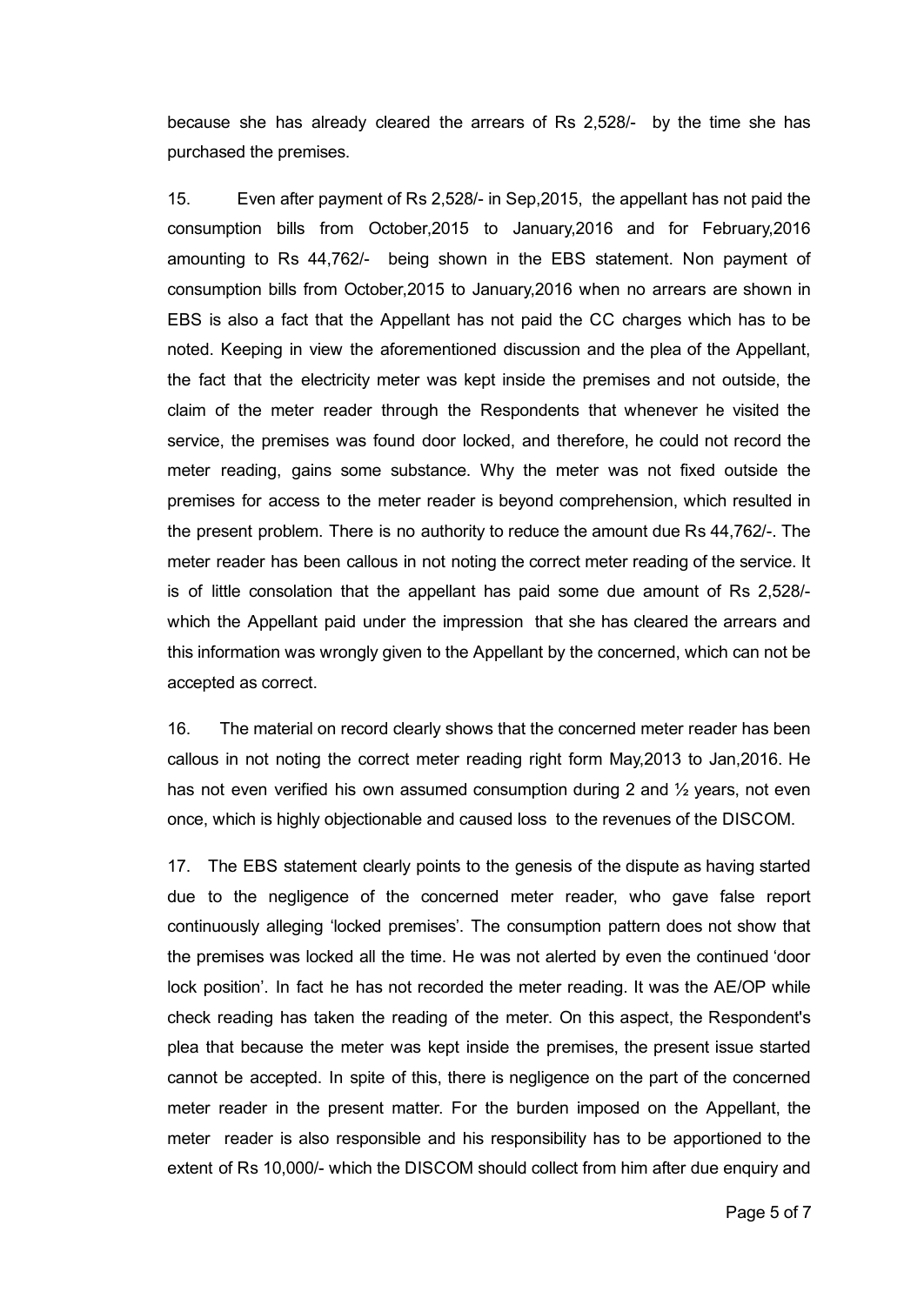fixing of responsibility. The Appellant is thus fastened with liability to pay the arrears due Rs 44,762/- minus Rs 10,000/- which amount (Rs 10,000/-) shall be recovered from the concerned meter reader after fixing his responsibility.

18. The Appellant pleaded that she purchased the house recently and that she is not liable to pay the previous owner's arrears. On this aspect, Clause 8.4 of GTCS is clear in holding that " the seller of the property should clear all the dues to the Company before selling such property. If the seller did not clear the dues as mentioned above, the Company may refuse to supply electricity to the premises through the already existing connection or refuse to give a new connection to the premises till all dues to the Company are cleared". In view of this Clause, the Appellant cannot plead that without arrears cleared, the company should continue to supply power to her house..

19. The Appellant, in view of the facts and circumstances of the case, shall pay the arrears amount of Rs 34,762/ in 10 installments as permitted under Clause 9 of Regulation No. 9/2013 amending Clause 4.6 of Regulation 5/2004. The impugned orders are confirmed. The issues are answered accordingly.

- 20. In the result, the Appeal is disposed of holding that:
	- a. The Appellant is liable to pay Rs  $47,752$  Rs  $10,000/$  = Rs  $37,752/$  towards arrears of consumption bills to the DISCOM .
	- b. The Appellant is permitted to pay the amount of Rs 37,752/ in 10 equal installments at Rs 3775/ per month without fail (last installment being Rs 3,777/). Failure to pay any single instalment would make the entire balance due recoverable in a lump sum.
	- c. The Respondents are directed to conduct an enquiry and find out the meter reader responsible for the present dispute and subsequent loss to the Appellant and recover Rs 10,000/- from him for being negligent in discharging his duties.
	- d. The Appellant's plea that she purchased the premises in question only recently and therefore, she is not liable to pay the previous arrears is found untenable in view of the Clause 8.4 of GTCS.
	- e. The impugned orders are confirmed.